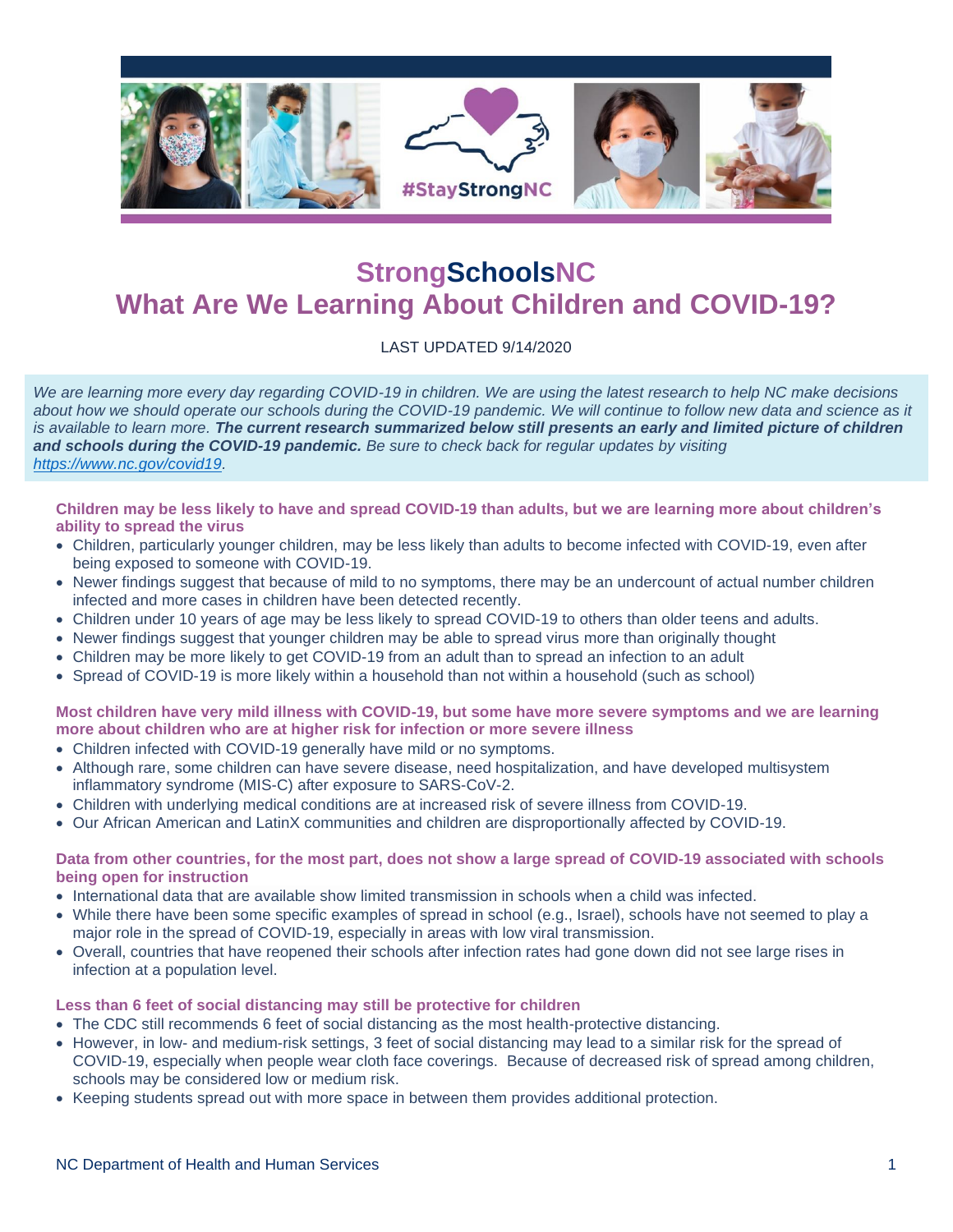## **Learn More**

**Children may be less likely to have and spread COVID-19 than adults, but we are learning more about children's ability to spread the virus**

[Centers for Disease Control and Prevention; Preparing K-12](https://www.cdc.gov/coronavirus/2019-ncov/community/schools-childcare/prepare-safe-return.html)  [School Administrators for a Safe Return to School in Fall](https://www.cdc.gov/coronavirus/2019-ncov/community/schools-childcare/prepare-safe-return.html)  [2020. Updated July 23, 2020](https://www.cdc.gov/coronavirus/2019-ncov/community/schools-childcare/prepare-safe-return.html)

[CDC, Reported laboratory-confirmed COVID-19 cases and](http://www.cdc.gov/mmwr/volumes/69/wr/mm6924e2.htm%20-%20T1_down)  [estimated cumulative incidence, by sex and age group —](http://www.cdc.gov/mmwr/volumes/69/wr/mm6924e2.htm%20-%20T1_down) [United States; January 22–May 30, 2020](http://www.cdc.gov/mmwr/volumes/69/wr/mm6924e2.htm%20-%20T1_down)

[CDC, MMWR: Morbidity Mortality Weekly Report,](http://www.cdc.gov/mmwr/volumes/69/wr/mm6914e4.htm)  [Coronavirus Disease 2019 in Children —](http://www.cdc.gov/mmwr/volumes/69/wr/mm6914e4.htm) United States; [February 12–April 2, 2020.](http://www.cdc.gov/mmwr/volumes/69/wr/mm6914e4.htm)

[Centers for Disease Control and Prevention, Morbidity and](https://www.cdc.gov/mmwr/volumes/69/wr/mm6932e3.htm?s_cid=mm6932e3_w#contribAff)  [Mortality Weekly Report \(MMWR\) Hospitalization Rates and](https://www.cdc.gov/mmwr/volumes/69/wr/mm6932e3.htm?s_cid=mm6932e3_w#contribAff)  [Characteristics of Children Aged < 18 years Hospitalized with](https://www.cdc.gov/mmwr/volumes/69/wr/mm6932e3.htm?s_cid=mm6932e3_w#contribAff)  [Laboratory-Confirmed COVID-19 COVID-NET, 14 States,](https://www.cdc.gov/mmwr/volumes/69/wr/mm6932e3.htm?s_cid=mm6932e3_w#contribAff)  [March 1-July 25, 2020](https://www.cdc.gov/mmwr/volumes/69/wr/mm6932e3.htm?s_cid=mm6932e3_w#contribAff)

[Children and COVID-19: State Data Report. A joint report](https://downloads.aap.org/AAP/PDF/AAP%20and%20CHA%20-%20Children%20and%20COVID-19%20State%20Data%20Report%207.30.20%20FINAL.pdf?referringSource=articleShare)  [from the American Academy of Pediatrics and Children's](https://downloads.aap.org/AAP/PDF/AAP%20and%20CHA%20-%20Children%20and%20COVID-19%20State%20Data%20Report%207.30.20%20FINAL.pdf?referringSource=articleShare)  [Hospital Association. July 30, 2020](https://downloads.aap.org/AAP/PDF/AAP%20and%20CHA%20-%20Children%20and%20COVID-19%20State%20Data%20Report%207.30.20%20FINAL.pdf?referringSource=articleShare)

[Children and Fecal SARS-CoV-2 shedding: Just the tip of the](https://www.dldjournalonline.com/article/S1590-8658(20)30324-8/fulltext) [Iceberg of Italian COVID-19 outbreak? Digestive and Liver](https://www.dldjournalonline.com/article/S1590-8658(20)30324-8/fulltext)  [Disease July 18, 2020](https://www.dldjournalonline.com/article/S1590-8658(20)30324-8/fulltext)

[Preprint. MedRxiv, Susceptibility to and transmission of](http://www.medrxiv.org/content/10.1101/2020.05.20.20108126v1.full.pdf)  [COVID-19 amongst children and adolescents compared with](http://www.medrxiv.org/content/10.1101/2020.05.20.20108126v1.full.pdf)  [adults: a systematic review and meta-analysis; May 24, 2020](http://www.medrxiv.org/content/10.1101/2020.05.20.20108126v1.full.pdf)

[Transmission Dynamics of COVID-19 Outbreaks Associated](file:///H:/public%20health/corona%20virus/articles/children/Transmission%20Dynamics%20of%20COVID-19%20Outbreaks%20Associated%20with%20Child%20Care%20Facilities%20â%20Salt%20Lake%20City,%20Utah,%20AprilâJuly%202020%20_%20MMWR.html)  with Child Care Facilities — [Salt Lake City, Utah, April–July](file:///H:/public%20health/corona%20virus/articles/children/Transmission%20Dynamics%20of%20COVID-19%20Outbreaks%20Associated%20with%20Child%20Care%20Facilities%20â%20Salt%20Lake%20City,%20Utah,%20AprilâJuly%202020%20_%20MMWR.html)  2020. **Early Release [/ September 11, 2020 / 69](file:///H:/public%20health/corona%20virus/articles/children/Transmission%20Dynamics%20of%20COVID-19%20Outbreaks%20Associated%20with%20Child%20Care%20Facilities%20â%20Salt%20Lake%20City,%20Utah,%20AprilâJuly%202020%20_%20MMWR.html)**

[Cluster of COVID-19 in northern France: A retrospective](https://www.medrxiv.org/content/10.1101/2020.04.18.20071134v1)  [closed cohort study. April 23, 2020](https://www.medrxiv.org/content/10.1101/2020.04.18.20071134v1)

[SARS-CoV-2 infections in primary schools in northern](https://www.medrxiv.org/content/10.1101/2020.06.25.20140178v2)  [France: A retrospective cohort study in an area of high](https://www.medrxiv.org/content/10.1101/2020.06.25.20140178v2)  [transmission.](https://www.medrxiv.org/content/10.1101/2020.06.25.20140178v2)

[Balancing the Risks of Pupils Returning to Schools; Royal](https://rs-delve.github.io/reports/2020/07/24/balancing-the-risk-of-pupils-returning-to-schools.html)  [Society DELVE Initiative; July 24 2020](https://rs-delve.github.io/reports/2020/07/24/balancing-the-risk-of-pupils-returning-to-schools.html)

[Contact tracing during coronavirus disease outbreak, South](https://wwwnc.cdc.gov/eid/article/26/10/20-1315_article)  [Korea, 2020. Emerg Infect Dis.](https://wwwnc.cdc.gov/eid/article/26/10/20-1315_article) July 16, 2020 [COVID-19 in Children and the Dynamics of Infection in](https://pediatrics.aappublications.org/content/early/2020/07/08/peds.2020-1576)  [Families](https://pediatrics.aappublications.org/content/early/2020/07/08/peds.2020-1576) Pediatrics July 2020

[JAMA Pediatric Age-Related Differences in Nasopharyngeal](https://jamanetwork.com/journals/jamapediatrics/fullarticle/2768952?utm_source=undefined&utm_campaign=content-shareicons&utm_content=article_engagement&utm_medium=social&utm_term=073020#.XyNyImjnx-k.email)  [Severe Acute Respiratory Syndrome Coronavirus 2 \(SARS-](https://jamanetwork.com/journals/jamapediatrics/fullarticle/2768952?utm_source=undefined&utm_campaign=content-shareicons&utm_content=article_engagement&utm_medium=social&utm_term=073020#.XyNyImjnx-k.email)

[CoV-2\) Levels in Patients with Mild to Moderate Coronovirus](https://jamanetwork.com/journals/jamapediatrics/fullarticle/2768952?utm_source=undefined&utm_campaign=content-shareicons&utm_content=article_engagement&utm_medium=social&utm_term=073020#.XyNyImjnx-k.email)  [Disease 2019 \(COVID-19\) July 30, 2020](https://jamanetwork.com/journals/jamapediatrics/fullarticle/2768952?utm_source=undefined&utm_campaign=content-shareicons&utm_content=article_engagement&utm_medium=social&utm_term=073020#.XyNyImjnx-k.email)

[BMJ Contact tracing during Phase 1 of the COVID-10](https://www.medrxiv.org/content/10.1101/2020.07.16.20127357v1)  [pandemic in the Province of Trento, Italy: key findings and](https://www.medrxiv.org/content/10.1101/2020.07.16.20127357v1)  [recommendations. July 29, 2020](https://www.medrxiv.org/content/10.1101/2020.07.16.20127357v1) [School Opening across globe suggest ways to keep](https://www.sciencemag.org/news/2020/07/school-openings-across-globe-suggest-ways-keep-coronavirus-bay-despite-outbreaks)  [coronavirus at bay, despite outbreaks. July 7, 2020](https://www.sciencemag.org/news/2020/07/school-openings-across-globe-suggest-ways-keep-coronavirus-bay-despite-outbreaks)

[Prevent Epidemics, COVID-19 Weekly Science Review;](https://preventepidemics.org/covid19/science/weekly-science-review/june-20-26-2020/)  [June 20-26, 2020](https://preventepidemics.org/covid19/science/weekly-science-review/june-20-26-2020/)

[Hospital Admission in Children and Adolescents With COVID-](https://www.aerzteblatt.de/int/archive/article/214080)[19. Early results from a national survey conducted by the](https://www.aerzteblatt.de/int/archive/article/214080)  [German Society for Pediatric Infectious Diseases \(DGPI\) .](https://www.aerzteblatt.de/int/archive/article/214080)  [May 2020](https://www.aerzteblatt.de/int/archive/article/214080)

[Nature, Coronavirus disease 2019 \(COVID-19\) in children](http://www.nature.com/articles/s41390-020-1015-2)  [and/or adolescents: a meta-analysis; June 17, 2020](http://www.nature.com/articles/s41390-020-1015-2)

[CDC, COVID 19 Information for Pediatric Health Care](http://www.cdc.gov/coronavirus/2019-ncov/hcp/pediatric-hcp.html)  [Providers; May 29, 2020](http://www.cdc.gov/coronavirus/2019-ncov/hcp/pediatric-hcp.html)

[DA International, Hospital Admission in Children and](http://www.aerzteblatt.de/int/archive/article/214080)  [Adolescents With COVID-19, Early results from a national](http://www.aerzteblatt.de/int/archive/article/214080)  [survey conducted by the German Society for Pediatric](http://www.aerzteblatt.de/int/archive/article/214080)  [Infectious Diseases; May 5, 2020](http://www.aerzteblatt.de/int/archive/article/214080)

[BMJ Global Health, Reduction of secondary transmission of](https://gh.bmj.com/content/bmjgh/5/5/e002794.full.pdf)  [SARS-CoV-2 in households by face mask](https://gh.bmj.com/content/bmjgh/5/5/e002794.full.pdf) use, disinfection [and social distancing: a cohort study in Beijing, China;](https://gh.bmj.com/content/bmjgh/5/5/e002794.full.pdf)  [May 11, 2020](https://gh.bmj.com/content/bmjgh/5/5/e002794.full.pdf)

[Science, Changes in contact patterns shape the dynamics of](https://science.sciencemag.org/content/368/6498/1481)  [the COVID-19 outbreak in China; June 26, 2020](https://science.sciencemag.org/content/368/6498/1481)

[American Academy of Pediatrics, COVID-19 Planning](https://services.aap.org/en/pages/2019-novel-coronavirus-covid-19-infections/clinical-guidance/covid-19-planning-considerations-return-to-in-person-education-in-schools/)  [Considerations: Guidance for School Re-entry; June 25, 2020](https://services.aap.org/en/pages/2019-novel-coronavirus-covid-19-infections/clinical-guidance/covid-19-planning-considerations-return-to-in-person-education-in-schools/)

[World Health Organization, Considerations for school-related](http://www.who.int/publications/i/item/considerations-for-school-related-public-health-measures-in-the-context-of-covid-19)  [public health measures in the context of COVID-19; May 10,](http://www.who.int/publications/i/item/considerations-for-school-related-public-health-measures-in-the-context-of-covid-19)  [2020](http://www.who.int/publications/i/item/considerations-for-school-related-public-health-measures-in-the-context-of-covid-19)

**Most children have very mild illness with COVID-19, but some have more severe symptoms and we are learning more about children who are at higher risk for infection or more severe illness** [Hospital Admission in Children and Adolescents With COVID-](https://www.aerzteblatt.de/int/archive/article/214080)[19. Early results from a national survey conducted by the](https://www.aerzteblatt.de/int/archive/article/214080)  [German Society for Pediatric Infectious Diseases \(DGPI\) .](https://www.aerzteblatt.de/int/archive/article/214080)  [May 2020](https://www.aerzteblatt.de/int/archive/article/214080)

[Children and Fecal SARS-CoV-2 shedding: Just the tip of the](https://www.dldjournalonline.com/article/S1590-8658(20)30324-8/fulltext) [Iceberg of Italian COVID-19 outbreak? Digestive and Liver](https://www.dldjournalonline.com/article/S1590-8658(20)30324-8/fulltext)  [Disease July 18, 2020](https://www.dldjournalonline.com/article/S1590-8658(20)30324-8/fulltext)